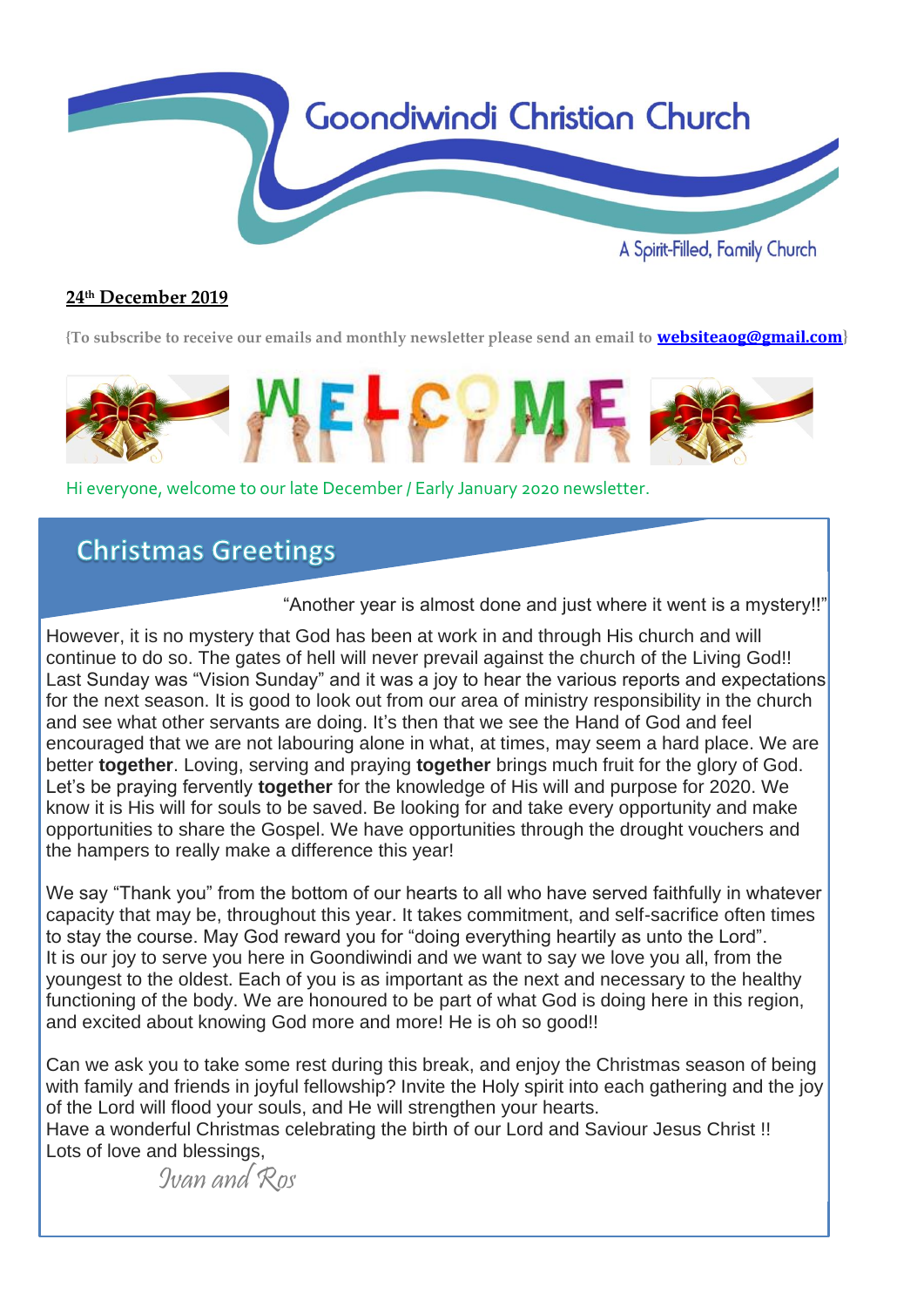

#### **Seniors Morning Tea**

nutritious snacks and recipe cards.

Thank you very much to all who assisted in any way with the Seniors Morning Tea on Monday 2<sup>nd</sup> of December. It was a great morning with about 58 Seniors present. The College students and staff did an excellent job and the Gospel was presented in song and word. There were a few newcomers and they talked much about the wonderful time they had and how much the students had blessed them. The food was awesome once again so thank you Ladies!!

#### **Project Boost Vouchers**

Through many phone calls and conversations of how people are coping in the drought, we have been able to distribute all 10 of the project boost Foodworks vouchers (which were issued last year). This initiative has given us an opportunity to reach out, make connection and check in on farmers and their families in the Goondiwindi region. The vouchers, along with an encouraging letter, Christmas pudding and "Life in the hard times" booklet, were very well received and appreciated. This project has given people a point of contact for others who they know might be struggling. If you have anyone in mind could do with a boost, please contact Sheree on 0427 047 126 as there are still funds available to plant more seeds of hope.

#### **Christmas Hampers**

This year (a year of significantly widespread hardship) has seen a flood of generosity within the church for our annual hamper rally. A total of 21 Hampers were distributed throughout our community!! Thank you to everyone who was involved in co-ordinating this and contributing items and their time.

# **Ladies of the Land Packs**

Various Churches within Goondiwindi were allocated approx. 250 pamper packs for the Ladies of the Land NSW campaign (started on social media). Our church was able to distribute 70 pamper packs to ladies near and far. The story behind "Ladies of the Land" can be found here <https://www.theland.com.au/story/6477976/a-gift-that-gives-women-hope/>

# **Church Family Christmas Lunch & concert**

(Sunday 8th December) Always a fun Sunday filled with Love, Laughter and Celebrating our Lord and Saviour Jesus Christ. The children enlightened us with their beautifully presented Christmas Concert, congratulations and thank you to everyone involved. Tummys were filled with the delightful Christmas feast. Togetherness was present all round. God Bless you all.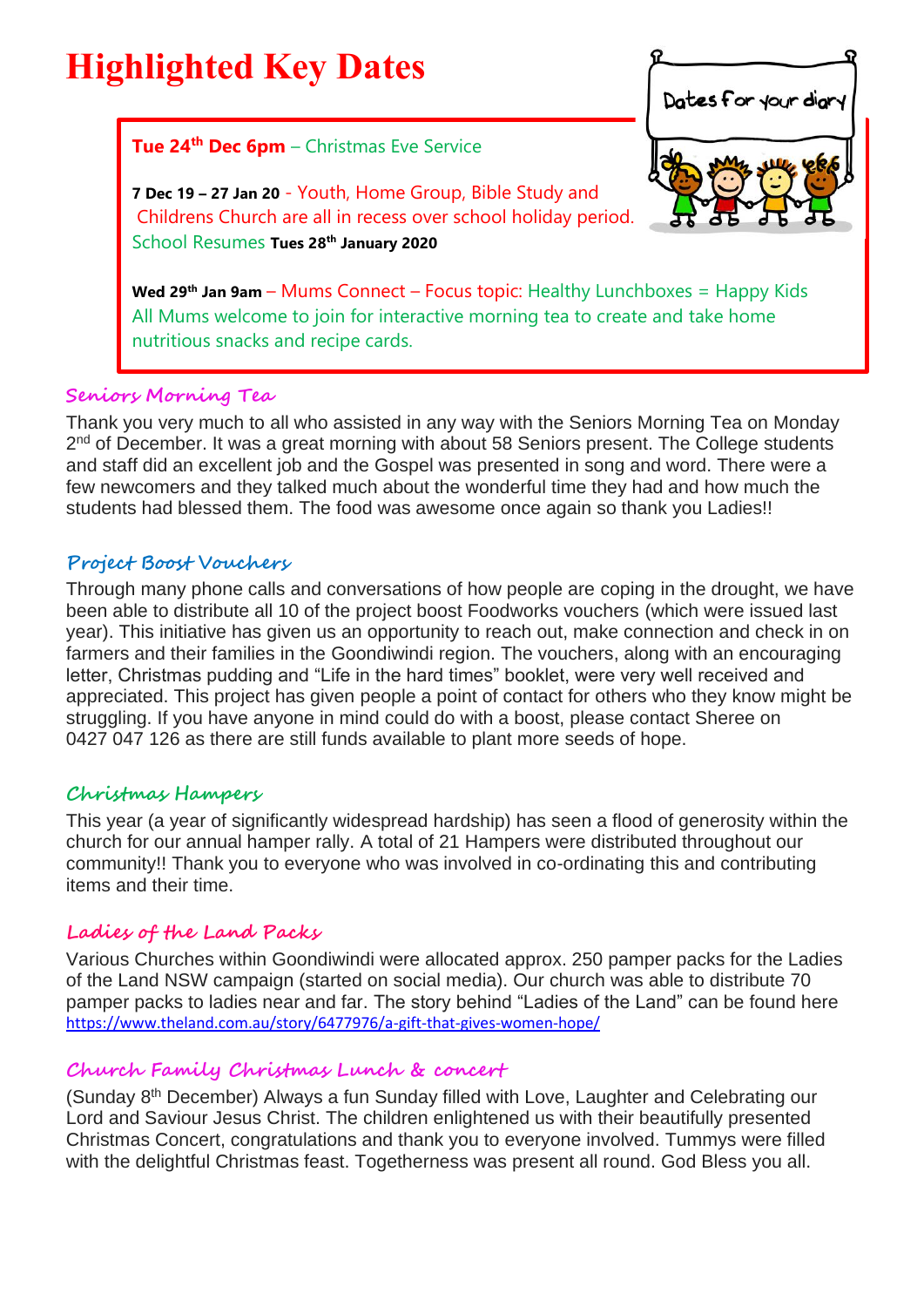





You are a human being who is<br>still capable of thinking incredible<br>things, learning incredible things,<br>loving, giving, creating, enjoying,<br>dancing, singing, hugging,<br>laughing, no matter<br>how drott gate. how dry it gets. - Chantal Masters





https://www.goondiwindiaog.com/sermons



XX  $\times\times\times\times\times$  $\times$ **XXX** ili.  $\pm$  $\sim$ 

PLEASE NOTE: [There](https://docs.wixstatic.com/ugd/1e01d8_13b839dea92e48a0802f19aa8ff3af97.pdf) is no December or January Calendar

Don't forget you can keep up to date with us on Facebook <https://www.facebook.com/GoondiwindiChristianChurch/>

 **Listen on the cloud !**

3